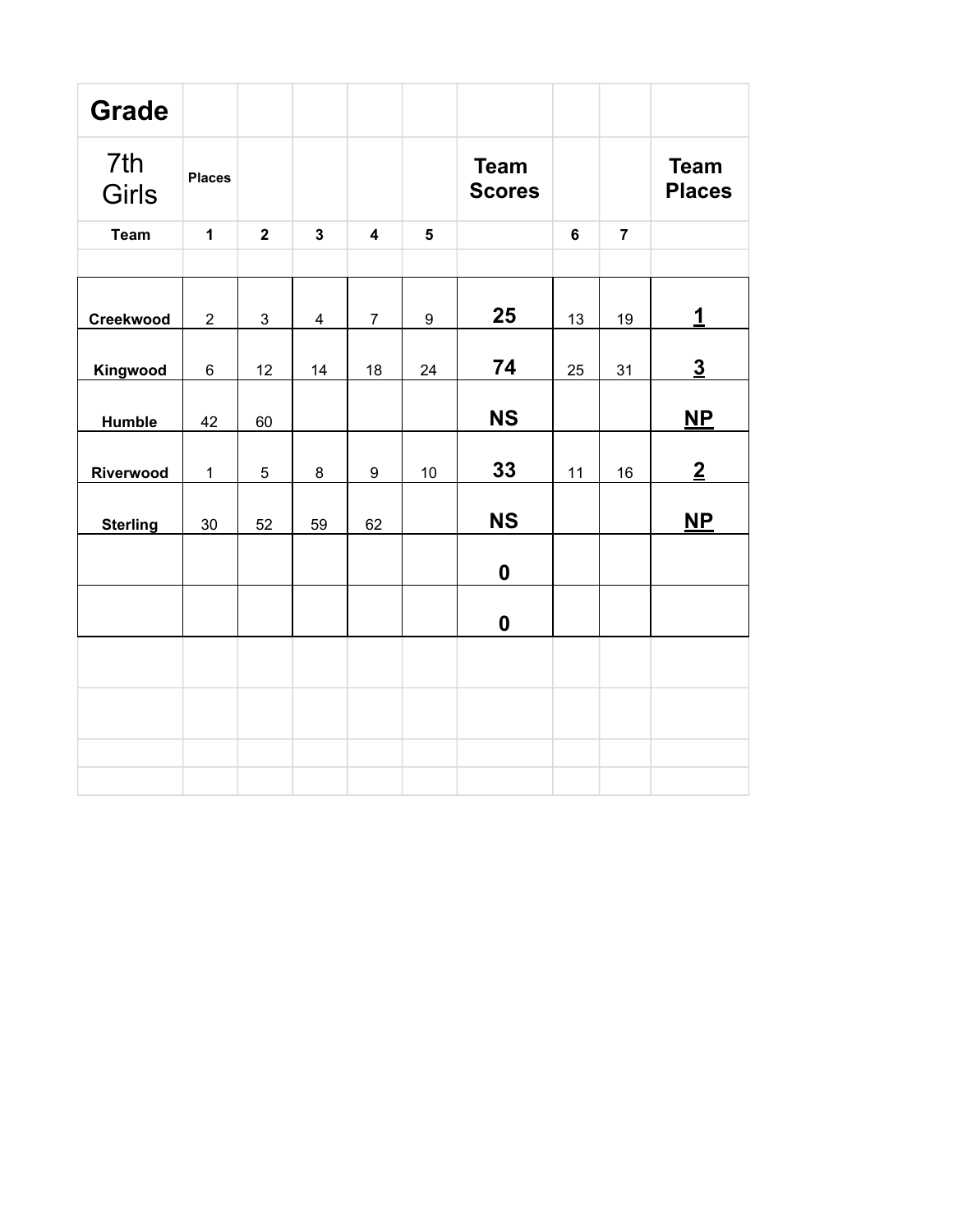|                |                | 7th Grade Girls<br>Time<br>Time<br>First Name<br>School<br>Place<br>Last Name<br>First Name<br>School<br>Place<br>Last Name<br>Place<br>First Name<br>School |            |        |          |    |              |           |            |    |          |     |  |  |      |
|----------------|----------------|--------------------------------------------------------------------------------------------------------------------------------------------------------------|------------|--------|----------|----|--------------|-----------|------------|----|----------|-----|--|--|------|
|                | Last Name      |                                                                                                                                                              |            |        |          |    |              |           |            |    |          |     |  |  | Time |
| $\mathbf{1}$   | <b>Bunch</b>   | Sera                                                                                                                                                         | RMS        |        | 11:13.71 | 44 | Donahue      | Christina | <b>CMS</b> | 44 | 15:54.33 | 87  |  |  |      |
| $\overline{2}$ | Parker         | Kaylee                                                                                                                                                       | <b>CMS</b> |        | 11:17.85 | 45 | <b>Blons</b> | Addison   | <b>KMS</b> | 45 | 16:02.24 | 88  |  |  |      |
| 3              | Toppass        | Alyssa                                                                                                                                                       | <b>CMS</b> |        | 11:20.66 | 46 | Lavios       | Raquel    | <b>KMS</b> | 46 | 16:27.80 | 89  |  |  |      |
| 4              | Bockhorn       | Haley                                                                                                                                                        | <b>CMS</b> |        | 11:23.92 | 47 | McCorquodale | Ashtyn    | <b>KMS</b> | 47 | 16:33.02 | 90  |  |  |      |
| 5              | Rodriguez      | Isla                                                                                                                                                         | <b>RMS</b> | 5      | 11:47.93 | 48 | Reid         | Addison   | <b>RMS</b> | 48 | 16:36.30 | 91  |  |  |      |
| 6              | Perez          | Scarlett                                                                                                                                                     | <b>KMS</b> | 6      | 11:59.47 | 49 | Dunn         | Elana     | <b>RMS</b> | 49 | 16:39.89 | 92  |  |  |      |
| $\overline{7}$ | Harlan         | Emma                                                                                                                                                         | <b>CMS</b> |        | 12:18.28 | 50 | Price        | lsa       | <b>CMS</b> | 50 | 16:40.45 | 93  |  |  |      |
| 8              | Von Eschen     | Parker                                                                                                                                                       | <b>RMS</b> | 8      | 12:35.39 | 51 | Morris       | Sophia    | <b>CMS</b> | 51 | 16:46.18 | 94  |  |  |      |
| 9              | Smith          | Mary                                                                                                                                                         | <b>RMS</b> | 9      | 12:44.95 | 52 | Sherlock     | Kailen    | SMS        | 52 | 16:46.94 | 95  |  |  |      |
| 10             | Nesladek       | <b>Alexis</b>                                                                                                                                                | <b>RMS</b> | 10     | 12:45.93 | 53 | Delgado      | Riley     | <b>KMS</b> | 53 | 16:47.53 | 96  |  |  |      |
| 11             | Orth           | Kelly                                                                                                                                                        | <b>RMS</b> | $11\,$ | 12:50.36 | 54 | Shaffner     | Addison   | <b>KMS</b> | 54 | 17:01.00 | 97  |  |  |      |
| 12             | <b>Ballard</b> | <b>Brailey</b>                                                                                                                                               | <b>KMS</b> | 12     | 12:51.83 | 55 | Sabrsula     | Ellie     | <b>RMS</b> | 55 | 17:14.48 | 98  |  |  |      |
| 13             | Johnson        | Caroline                                                                                                                                                     | <b>CMS</b> | 13     | 12:52.50 | 56 | Walker       | Claira    | <b>CMS</b> | 56 | 17:25.37 | 99  |  |  |      |
| 14             | Swanson        | Charlotte                                                                                                                                                    | <b>KMS</b> | 14     | 12:55.95 | 57 | Fertitta     | Emma      | <b>RMS</b> | 57 | 17:49.20 | 100 |  |  |      |
| 15             | Miles          | Moiralena                                                                                                                                                    | <b>CMS</b> | 15     | 13:06.02 | 58 | Hammett      | Ireland   | <b>RMS</b> | 58 | 18:14.81 | 101 |  |  |      |
| 16             | Justice        | Piper                                                                                                                                                        | <b>RMS</b> | 16     | 13:08.08 | 59 | Yoc          | Monique   | SMS        | 59 | 18:23.65 | 102 |  |  |      |
| 17             | Dillard        | Reese                                                                                                                                                        | <b>RMS</b> | 17     | 13:10.17 | 60 | Willaims     | Tia       | <b>HMS</b> | 60 | 18:58.45 | 103 |  |  |      |
| 18             | Dailey         | Elin                                                                                                                                                         | <b>KMS</b> | 18     | 13:35.68 | 61 | McCoy        | Katie     | <b>KMS</b> | 61 | 19:13.67 | 104 |  |  |      |
| 19             | Molina         | Addi                                                                                                                                                         | <b>CMS</b> | 19     | 13:37.26 | 62 | Cornelius    | Tariah    | <b>SMS</b> | 62 | 21:04.42 | 105 |  |  |      |
| 20             | Vinot          | Sadie                                                                                                                                                        | <b>CMS</b> | 20     | 13:37.61 | 63 | Dollar       | Julia     | <b>RMS</b> | 63 | 21:44.09 | 106 |  |  |      |
| 21             | Satterwhite    | Shea                                                                                                                                                         | CMS        | 21     | 13:53.43 | 64 | O'Rear       | Jolee     | <b>KMS</b> | 64 | 21:48.25 | 107 |  |  |      |
| 22             | Odom           | Grace                                                                                                                                                        | <b>RMS</b> | 22     | 14:07.02 | 65 |              |           |            |    |          | 108 |  |  |      |
| 23             | Kelly          | Kaila                                                                                                                                                        | <b>CMS</b> | $23\,$ | 14:11.27 | 66 |              |           |            |    |          | 109 |  |  |      |
| 24             | Fowler         | Catherine                                                                                                                                                    | <b>KMS</b> | 24     | 14:12.01 | 67 |              |           |            |    |          | 110 |  |  |      |
| 25             | Cavallo        | Soleil                                                                                                                                                       | <b>KMS</b> | 25     | 14:27.71 | 68 |              |           |            |    |          | 111 |  |  |      |
| 26             | Carter         | Allison                                                                                                                                                      | <b>RMS</b> | 26     | 14:29.23 | 69 |              |           |            |    |          | 112 |  |  |      |
| 27             | Scott          | Jennifer                                                                                                                                                     | <b>CMS</b> | 27     | 14:30.30 | 70 |              |           |            |    |          | 113 |  |  |      |
| 28             | Suarez-Margil  | Mellanie                                                                                                                                                     | <b>KMS</b> | 28     | 14:32.31 | 71 |              |           |            |    |          | 114 |  |  |      |
| 29             | Schulze        | Mackenzie                                                                                                                                                    | <b>CMS</b> | 29     | 14:35.69 | 72 |              |           |            |    |          | 115 |  |  |      |
| 30             | Carter         | Makayla                                                                                                                                                      | <b>SMS</b> | 30     | 14:37.39 | 73 |              |           |            |    |          | 116 |  |  |      |
| 31             | Romig          | Bryleigh                                                                                                                                                     | <b>KMS</b> | 31     | 14:41.36 | 74 |              |           |            |    |          | 117 |  |  |      |
| 32             | Graves         | Chloe                                                                                                                                                        | <b>KMS</b> | 32     | 14:41.69 | 75 |              |           |            |    |          | 118 |  |  |      |
| 33             | Vinot          | Sarah                                                                                                                                                        | CMS        | 33     | 14:45.78 | 76 |              |           |            |    |          | 119 |  |  |      |
| 34             | Lopez          | Melanie                                                                                                                                                      | <b>KMS</b> | 34     | 14:47.73 | 77 |              |           |            |    |          | 120 |  |  |      |
| 35             | Johnson        | Emilia                                                                                                                                                       | <b>KMS</b> | 35     | 14:52.68 | 78 |              |           |            |    |          | 121 |  |  |      |
|                | 36 Willis      | Hallie                                                                                                                                                       | KMS        | 36     | 14:59.44 | 79 |              |           |            |    |          | 122 |  |  |      |
|                | 37 Barfuss     | Hadley                                                                                                                                                       | <b>RMS</b> | 37     | 15:05.33 | 80 |              |           |            |    |          | 123 |  |  |      |
|                | 38 Brooks      | Abigail                                                                                                                                                      | CMS        | 38     | 15:06.74 | 81 |              |           |            |    |          | 124 |  |  |      |
|                | 39 Czubik      | Vera                                                                                                                                                         | <b>RMS</b> | 39     | 15:20.70 | 82 |              |           |            |    |          | 125 |  |  |      |
|                | 40 Stephens    | Winter                                                                                                                                                       | <b>CMS</b> | $40\,$ | 15:21.53 | 83 |              |           |            |    |          | 126 |  |  |      |
|                | 41 Howk        | Scout                                                                                                                                                        | <b>CMS</b> | 41     | 15:24.62 | 84 |              |           |            |    |          | 127 |  |  |      |
|                | 42 Chacon      | Valarie                                                                                                                                                      | HMS        | 42     | 15:41.66 | 85 |              |           |            |    |          | 128 |  |  |      |
|                | 43 Apostolakis | Anastasia                                                                                                                                                    | <b>RMS</b> | 43     | 15:53.47 | 86 |              |           |            |    |          | 129 |  |  |      |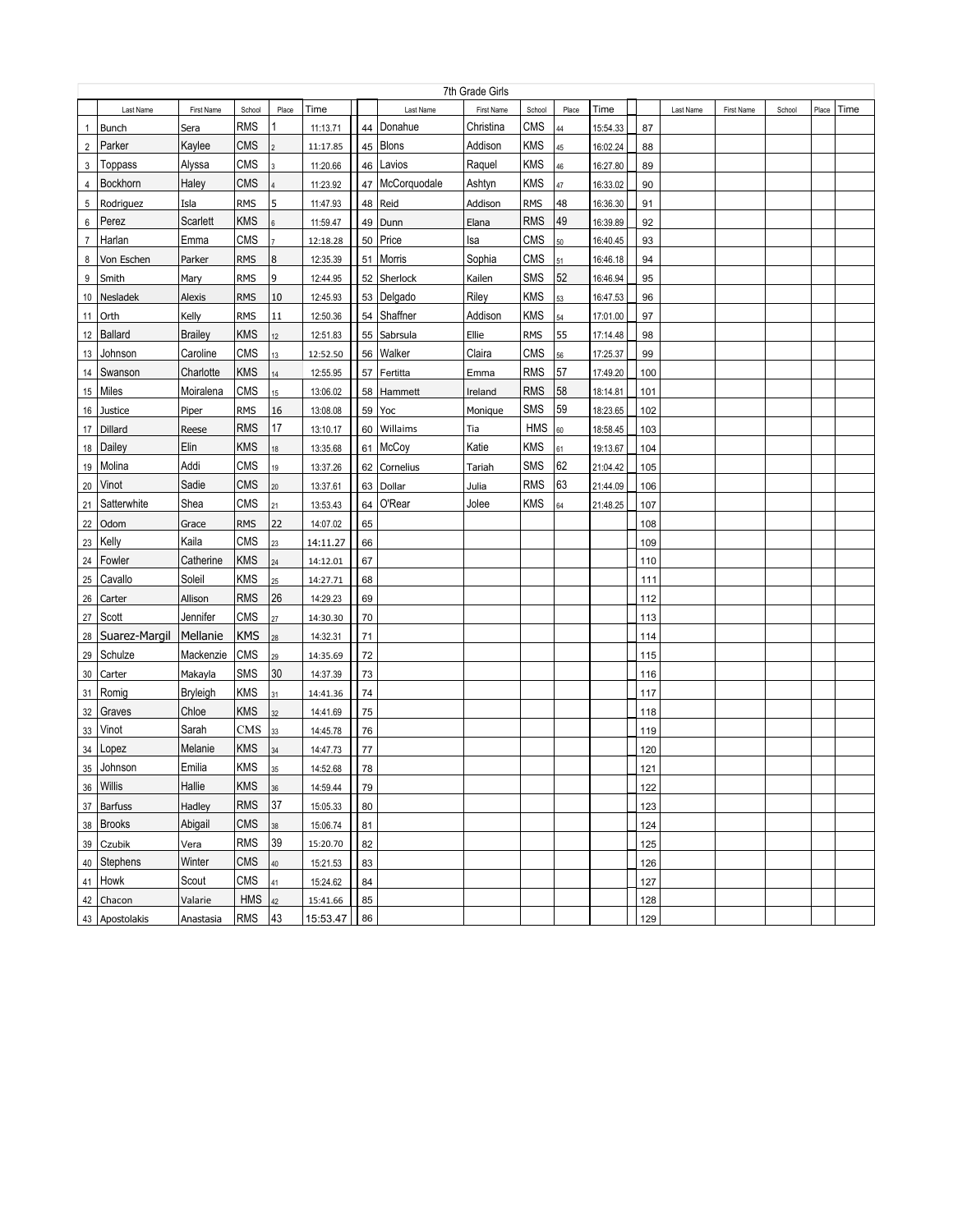|        | <b>CREEKWOOD 7th Grade Girls</b> |            |                   |                |          |    |           |            |        |      |  |  |
|--------|----------------------------------|------------|-------------------|----------------|----------|----|-----------|------------|--------|------|--|--|
|        | Last Name                        | First Name | School            | Place          | Time     |    | Last Name | First Name | School | Time |  |  |
|        | $_1$   Toppass                   | Alyssa     | <b>CMS</b>        | $\mathsf 3$    | 11:20.66 | 31 |           |            |        |      |  |  |
|        | $2$ Harlan                       | Emma       | <b>CMS</b>        | $\overline{7}$ | 12:18.28 | 32 |           |            |        |      |  |  |
|        | 3 Parker                         | Kaylee     | <b>CMS</b>        | $\sqrt{2}$     | 11:17.85 | 33 |           |            |        |      |  |  |
|        | 4 Molina                         | Addi       | <b>CMS</b>        | 19             | 13:37.26 | 34 |           |            |        |      |  |  |
|        | $_5$ Miles                       | Moiralena  | <b>CMS</b>        | 15             | 13:06.02 | 35 |           |            |        |      |  |  |
|        | $_6$ Kelly                       | Kaila      | <b>CMS</b>        | 23             | 14:11.27 | 36 |           |            |        |      |  |  |
|        | $7$ Schulze                      | Mackenzie  | <b>CMS</b>        | 29             | 14:35.69 | 37 |           |            |        |      |  |  |
|        | 8 Walker                         | Claira     | <b>CMS</b>        | 56             | 17:25.37 | 38 |           |            |        |      |  |  |
|        | 9 Brooks                         | Abigail    | <b>CMS</b>        | 38             | 15:06.74 | 39 |           |            |        |      |  |  |
|        | 10 Bockhorn                      | Haley      | <b>CMS</b>        | $\overline{4}$ | 11:23.92 | 40 |           |            |        |      |  |  |
|        | $_{11}$ Howk                     | Scout      | <b>CMS</b>        | 41             | 15:24.62 | 41 |           |            |        |      |  |  |
|        | $_{12}$ Price                    | Isa        | <b>CMS</b>        | 50             | 16:40.45 | 42 |           |            |        |      |  |  |
|        | $13$ Johnson                     | Caroline   | <b>CMS</b>        | 13             | 12:52.50 | 43 |           |            |        |      |  |  |
|        | 14   Satterwhite                 | Shea       | <b>CMS</b>        | 21             | 13:53.43 | 44 |           |            |        |      |  |  |
|        | 15 Donahue                       | Christina  | <b>CMS</b>        | 44             | 15:54.33 | 45 |           |            |        |      |  |  |
|        | 16 Vinot                         | Sadie      | <b>CMS</b>        | 20             | 13:37.61 | 46 |           |            |        |      |  |  |
|        | $17$ Vinot                       | Sarah      | CMS <sub>33</sub> |                | 14:45.78 | 47 |           |            |        |      |  |  |
|        | $18$ Baker                       | Kaylee     | <b>CMS</b>        |                |          | 48 |           |            |        |      |  |  |
|        | $19$ Scott                       | Jennifer   | <b>CMS</b>        | 27             | 14:30.30 | 49 |           |            |        |      |  |  |
|        | $_{20}$ Stephens                 | Winter     | CMS $ _{40}$      |                | 15:21.53 | 50 |           |            |        |      |  |  |
|        | <sub>21</sub>   Morris           | Sophia     | <b>CMS</b>        | 51             | 16:46.18 | 51 |           |            |        |      |  |  |
| 22     |                                  |            |                   |                |          | 52 |           |            |        |      |  |  |
| 23     |                                  |            |                   |                |          | 53 |           |            |        |      |  |  |
| 24     |                                  |            |                   |                |          | 54 |           |            |        |      |  |  |
| 25     |                                  |            |                   |                |          | 55 |           |            |        |      |  |  |
| $26\,$ |                                  |            |                   |                |          | 56 |           |            |        |      |  |  |
| $27\,$ |                                  |            |                   |                |          | 57 |           |            |        |      |  |  |
| 28     |                                  |            |                   |                |          | 58 |           |            |        |      |  |  |
| 29     |                                  |            |                   |                |          | 59 |           |            |        |      |  |  |
| $30\,$ |                                  |            |                   |                |          | 60 |           |            |        |      |  |  |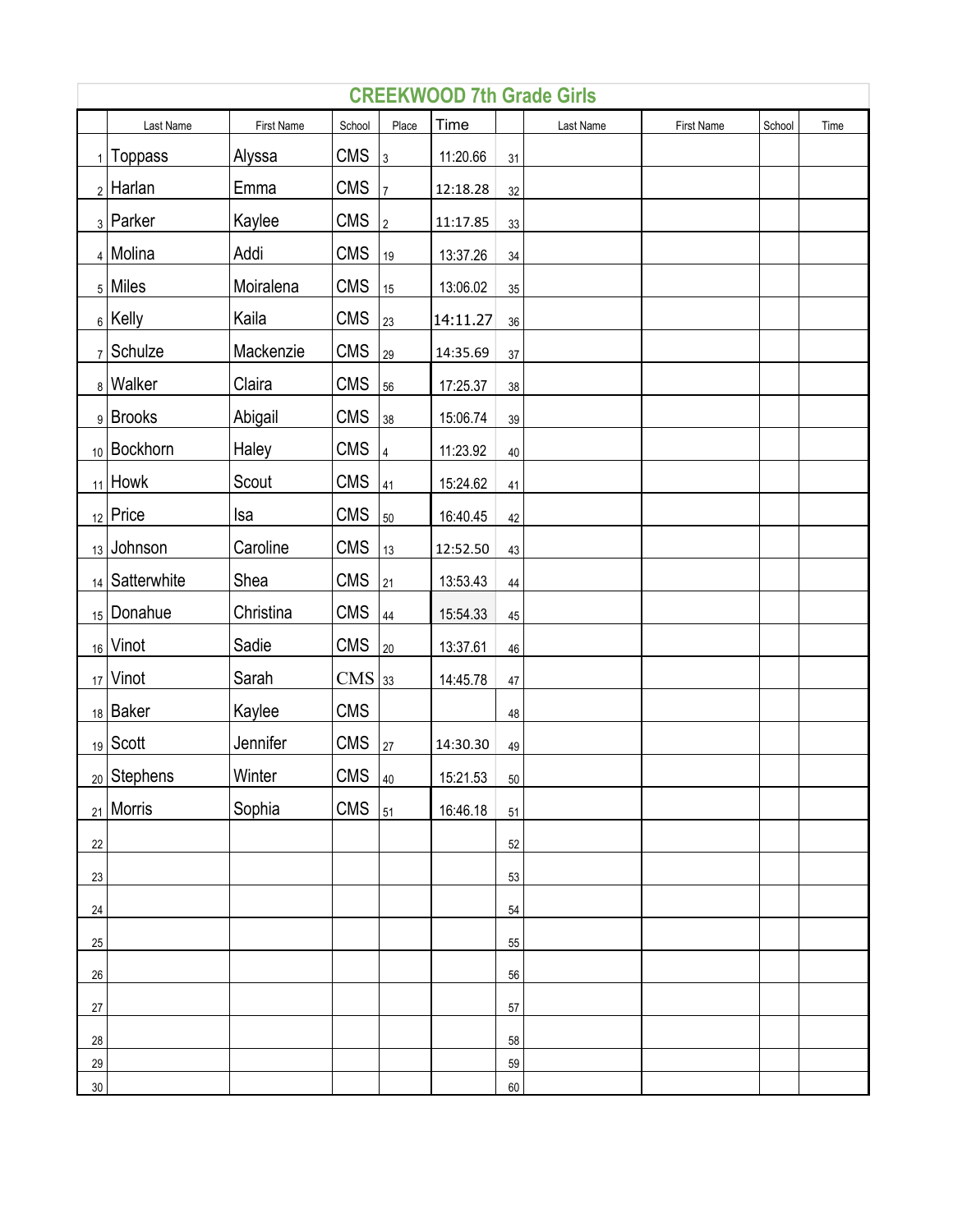|                | <b>KINGWOOD 7th GRADE Girls</b> |                   |            |         |          |        |           |                   |        |      |  |  |
|----------------|---------------------------------|-------------------|------------|---------|----------|--------|-----------|-------------------|--------|------|--|--|
|                | Last Name                       | <b>First Name</b> | School     | Place   | Time     |        | Last Name | <b>First Name</b> | School | Time |  |  |
|                | Ballard                         | <b>Brailey</b>    | <b>KMS</b> | 12      | 12:51.83 | 31     |           |                   |        |      |  |  |
|                | $2$ Blons                       | Addison           | <b>KMS</b> | 45      | 16:02.24 | 32     |           |                   |        |      |  |  |
|                | 3 Cavallo                       | Soleil            | <b>KMS</b> | 25      | 14:27.71 | $33\,$ |           |                   |        |      |  |  |
|                | $4$ Dailey                      | Elin              | <b>KMS</b> | 18      | 13:35.68 | 34     |           |                   |        |      |  |  |
|                | $_5$ Delgado                    | Riley             | <b>KMS</b> | 53      | 16:47.53 | 35     |           |                   |        |      |  |  |
|                | $_6$ Fowler                     | Catherine         | <b>KMS</b> | 24      | 14:12.01 | 36     |           |                   |        |      |  |  |
| 7 <sup>1</sup> | Graves                          | Chloe             | <b>KMS</b> | $32\,$  | 14:41.69 | 37     |           |                   |        |      |  |  |
|                | 8 Johnson                       | Alyssa            | <b>KMS</b> |         |          | 38     |           |                   |        |      |  |  |
|                | 9 Johnson                       | Emilia            | <b>KMS</b> | 35      | 14:52.68 | 39     |           |                   |        |      |  |  |
|                | 10 Lavios                       | Raquel            | <b>KMS</b> | 46      | 16:27.80 | 40     |           |                   |        |      |  |  |
|                | $_{11}$ Lopez                   | Melanie           | <b>KMS</b> | 34      | 14:47.73 | 41     |           |                   |        |      |  |  |
|                | 12 McCorquodale                 | Ashtyn            | <b>KMS</b> | 47      | 16:33.02 | 42     |           |                   |        |      |  |  |
|                | 13 McCoy                        | Katie             | <b>KMS</b> | 61      | 19:13.67 | 43     |           |                   |        |      |  |  |
|                | $_{14}$ O'Rear                  | Jolee             | <b>KMS</b> | 64      | 21:48.25 | 44     |           |                   |        |      |  |  |
|                | $15$ Perez                      | <b>Scarlett</b>   | <b>KMS</b> | $\,6\,$ | 11:59.47 | 45     |           |                   |        |      |  |  |
|                | 16 Pickering                    | Kiley             | <b>KMS</b> |         |          | 46     |           |                   |        |      |  |  |
|                | $_{17}$ Romig                   | <b>Bryleigh</b>   | <b>KMS</b> | 31      | 14:41.36 | 47     |           |                   |        |      |  |  |
|                | 18 Salgado                      | Isabella          | <b>KMS</b> |         |          | 48     |           |                   |        |      |  |  |
|                | 19 Shaffner                     | Addison           | <b>KMS</b> | 54      | 17:01.00 | 49     |           |                   |        |      |  |  |
|                | <sub>20</sub> Solomon-Rhor      | Precious          | <b>KMS</b> |         |          | 50     |           |                   |        |      |  |  |
|                | 21 Suarez-Margi Mellanie        |                   | <b>KMS</b> | 28      | 14:32.31 | 51     |           |                   |        |      |  |  |
|                | $_{22}$ Swanson                 | Charlotte         | <b>KMS</b> | 14      | 12:55.95 | 52     |           |                   |        |      |  |  |
|                | $_{23}$ Willis                  | Hallie            | <b>KMS</b> | 36      | 14:59.44 | 53     |           |                   |        |      |  |  |
| 24             |                                 |                   |            |         |          | 54     |           |                   |        |      |  |  |
| $25\,$         |                                 |                   |            |         |          | 55     |           |                   |        |      |  |  |
| $26\,$         |                                 |                   |            |         |          | 56     |           |                   |        |      |  |  |
| $27\,$         |                                 |                   |            |         |          | 57     |           |                   |        |      |  |  |
| $28\,$         |                                 |                   |            |         |          | 58     |           |                   |        |      |  |  |
| 29             |                                 |                   |            |         |          | 59     |           |                   |        |      |  |  |
| $30\,$         |                                 |                   |            |         |          | 60     |           |                   |        |      |  |  |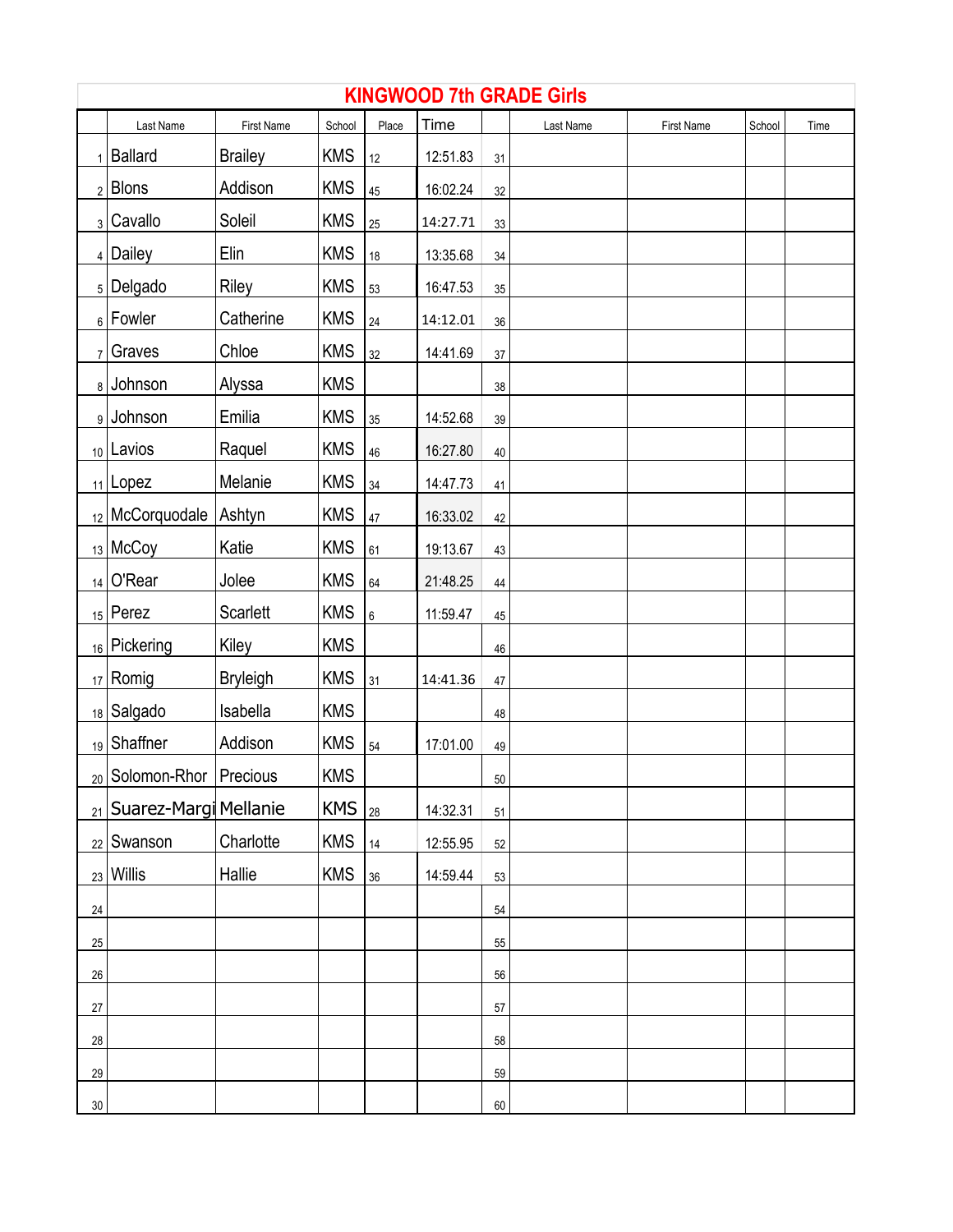|                         | <b>HUMBLE 7th GRADE Girls</b> |            |            |       |          |        |           |            |        |      |  |
|-------------------------|-------------------------------|------------|------------|-------|----------|--------|-----------|------------|--------|------|--|
|                         | Last Name                     | First Name | School     | Place | Time     |        | Last Name | First Name | School | Time |  |
|                         | $1$ Willaims                  | Tia        | <b>HMS</b> | 60    | 18:58.45 | 31     |           |            |        |      |  |
|                         | $2$ Chacon                    | Valarie    | <b>HMS</b> | 42    | 15:41.66 | 32     |           |            |        |      |  |
| $\overline{3}$          |                               |            |            |       |          | 33     |           |            |        |      |  |
| $\overline{\mathbf{4}}$ |                               |            |            |       |          | 34     |           |            |        |      |  |
| $\,$ 5 $\,$             |                               |            |            |       |          | 35     |           |            |        |      |  |
| 6                       |                               |            |            |       |          | $36\,$ |           |            |        |      |  |
| $\overline{7}$          |                               |            |            |       |          | 37     |           |            |        |      |  |
| $\bf 8$                 |                               |            |            |       |          | 38     |           |            |        |      |  |
| $\overline{9}$          |                               |            |            |       |          | 39     |           |            |        |      |  |
| $10\,$                  |                               |            |            |       |          | 40     |           |            |        |      |  |
| $11$                    |                               |            |            |       |          | 41     |           |            |        |      |  |
| $12\,$                  |                               |            |            |       |          | 42     |           |            |        |      |  |
| 13                      |                               |            |            |       |          | 43     |           |            |        |      |  |
| 14                      |                               |            |            |       |          | 44     |           |            |        |      |  |
| 15                      |                               |            |            |       |          | 45     |           |            |        |      |  |
| $16\,$                  |                               |            |            |       |          | 46     |           |            |        |      |  |
| $17\,$                  |                               |            |            |       |          | 47     |           |            |        |      |  |
| 18                      |                               |            |            |       |          | 48     |           |            |        |      |  |
| 19                      |                               |            |            |       |          | 49     |           |            |        |      |  |
| 20 <sup>°</sup>         |                               |            |            |       |          | 50     |           |            |        |      |  |
| 21                      |                               |            |            |       |          | 51     |           |            |        |      |  |
| 22                      |                               |            |            |       |          | 52     |           |            |        |      |  |
| 23                      |                               |            |            |       |          | 53     |           |            |        |      |  |
| 24                      |                               |            |            |       |          | 54     |           |            |        |      |  |
| 25                      |                               |            |            |       |          | 55     |           |            |        |      |  |
| 26                      |                               |            |            |       |          | 56     |           |            |        |      |  |
| 27                      |                               |            |            |       |          | 57     |           |            |        |      |  |
| 28                      |                               |            |            |       |          | 58     |           |            |        |      |  |
| 29                      |                               |            |            |       |          | 59     |           |            |        |      |  |
| 30 <sup>°</sup>         |                               |            |            |       |          | 60     |           |            |        |      |  |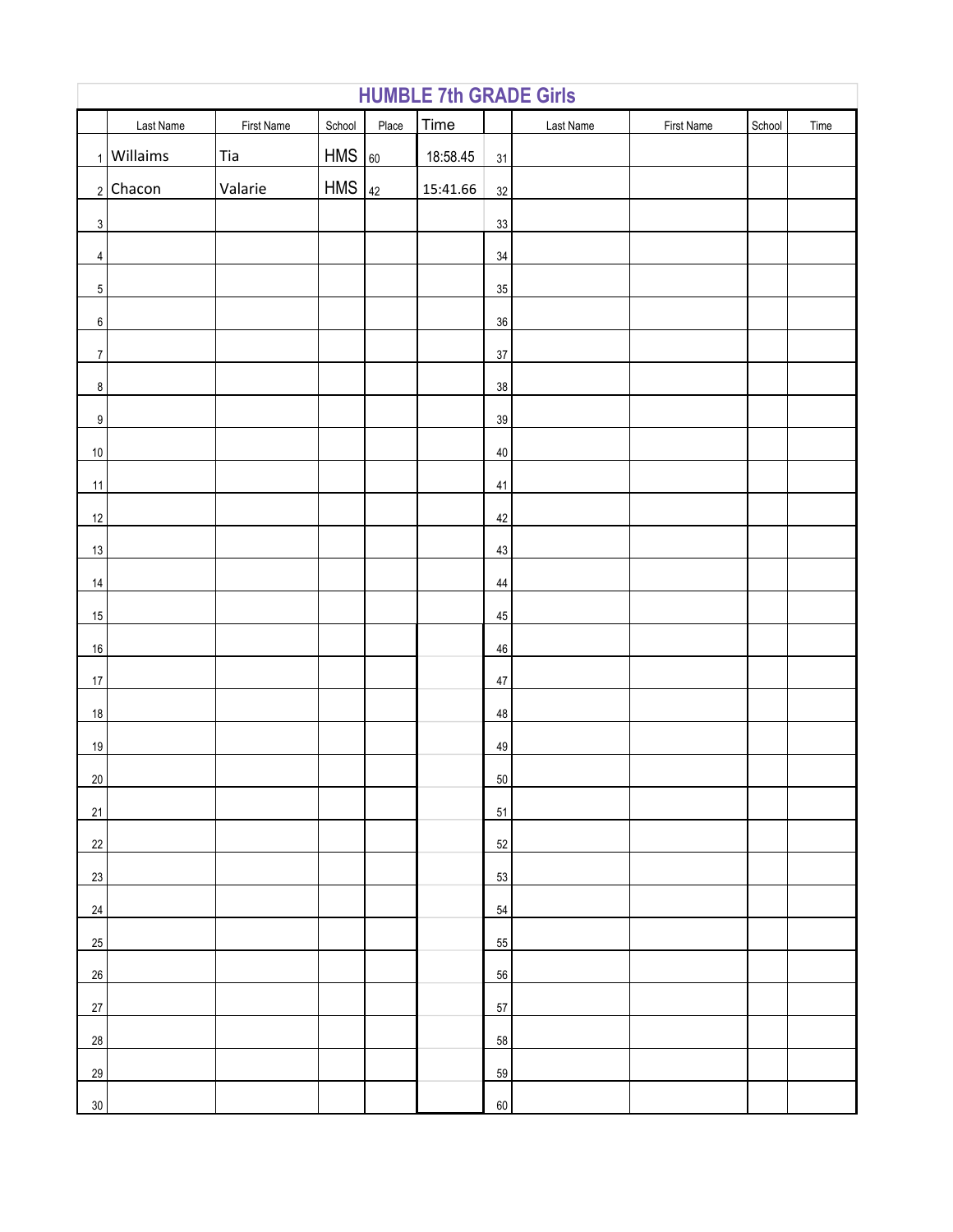|        | <b>RIVERWOOD 7th GRADE Girls</b> |            |            |                  |          |        |           |            |        |      |  |  |
|--------|----------------------------------|------------|------------|------------------|----------|--------|-----------|------------|--------|------|--|--|
|        | Last Name                        | First Name | School     | Place            | Time     |        | Last Name | First Name | School | Time |  |  |
|        | 1 Apostolakis                    | Anastasia  | <b>RMS</b> | 43               | 15:53.47 | 31     |           |            |        |      |  |  |
|        | $2$ Barfuss                      | Hadley     | <b>RMS</b> | 37               | 15:05.33 | 32     |           |            |        |      |  |  |
|        | 3 Bunch                          | Sera       | <b>RMS</b> | 1                | 11:13.71 | $33\,$ |           |            |        |      |  |  |
|        | $4$ Carter                       | Allison    | <b>RMS</b> | 26               | 14:29.23 | 34     |           |            |        |      |  |  |
|        | $5$ Czubik                       | Vera       | <b>RMS</b> | 39               | 15:20.70 | 35     |           |            |        |      |  |  |
|        | 6 Dillard                        | Reese      | <b>RMS</b> | 17               | 13:10.17 | 36     |           |            |        |      |  |  |
|        | 7 Dollar                         | Julia      | <b>RMS</b> | 63               | 21:44.09 | $37\,$ |           |            |        |      |  |  |
|        | 8 Dunn                           | Elana      | <b>RMS</b> | 49               | 16:39.89 | 38     |           |            |        |      |  |  |
|        | 9 Fertitta                       | Emma       | <b>RMS</b> | 57               | 17:49.20 | 39     |           |            |        |      |  |  |
|        | $10$ Hammett                     | Ireland    | <b>RMS</b> | 58               | 18:14.81 | 40     |           |            |        |      |  |  |
|        | 11 Justice                       | Piper      | <b>RMS</b> | 16               | 13:08.08 | 41     |           |            |        |      |  |  |
|        | $12$ Lopez                       | Catherine  | <b>RMS</b> |                  |          | 42     |           |            |        |      |  |  |
|        | 13 Mitchell                      | Ava        | <b>RMS</b> |                  |          | 43     |           |            |        |      |  |  |
|        | 14 Nesladek                      | Alexis     | <b>RMS</b> | 10               | 12:45.93 | 44     |           |            |        |      |  |  |
|        | $15$ Odom                        | Grace      | <b>RMS</b> | 22               | 14:07.02 | 45     |           |            |        |      |  |  |
|        | $16$ Orth                        | Kelly      | <b>RMS</b> | 11               | 12:50.36 | 46     |           |            |        |      |  |  |
|        | $17$ Reid                        | Addison    | <b>RMS</b> | 48               | 16:36.30 | 47     |           |            |        |      |  |  |
|        | 18 Rodriguez                     | Isla       | <b>RMS</b> | $\sqrt{5}$       | 11:47.93 | 48     |           |            |        |      |  |  |
|        | 19 Sabrsula                      | Ellie      | <b>RMS</b> | 55               | 17:14.48 | 49     |           |            |        |      |  |  |
|        | $20$ Smith                       | Mary       | <b>RMS</b> | 9                | 12:44.95 | 50     |           |            |        |      |  |  |
|        | 21 Von Eschen                    | Parker     | <b>RMS</b> | $\boldsymbol{8}$ | 12:35.39 | 51     |           |            |        |      |  |  |
| 22     |                                  |            |            |                  |          | 52     |           |            |        |      |  |  |
| 23     |                                  |            |            |                  |          | 53     |           |            |        |      |  |  |
| 24     |                                  |            |            |                  |          | 54     |           |            |        |      |  |  |
| $25\,$ |                                  |            |            |                  |          | 55     |           |            |        |      |  |  |
| $26\,$ |                                  |            |            |                  |          | 56     |           |            |        |      |  |  |
| 27     |                                  |            |            |                  |          | 57     |           |            |        |      |  |  |
| 28     |                                  |            |            |                  |          | 58     |           |            |        |      |  |  |
| 29     |                                  |            |            |                  |          | 59     |           |            |        |      |  |  |
| $30\,$ |                                  |            |            |                  |          | 60     |           |            |        |      |  |  |
|        |                                  |            |            |                  |          |        |           |            |        |      |  |  |